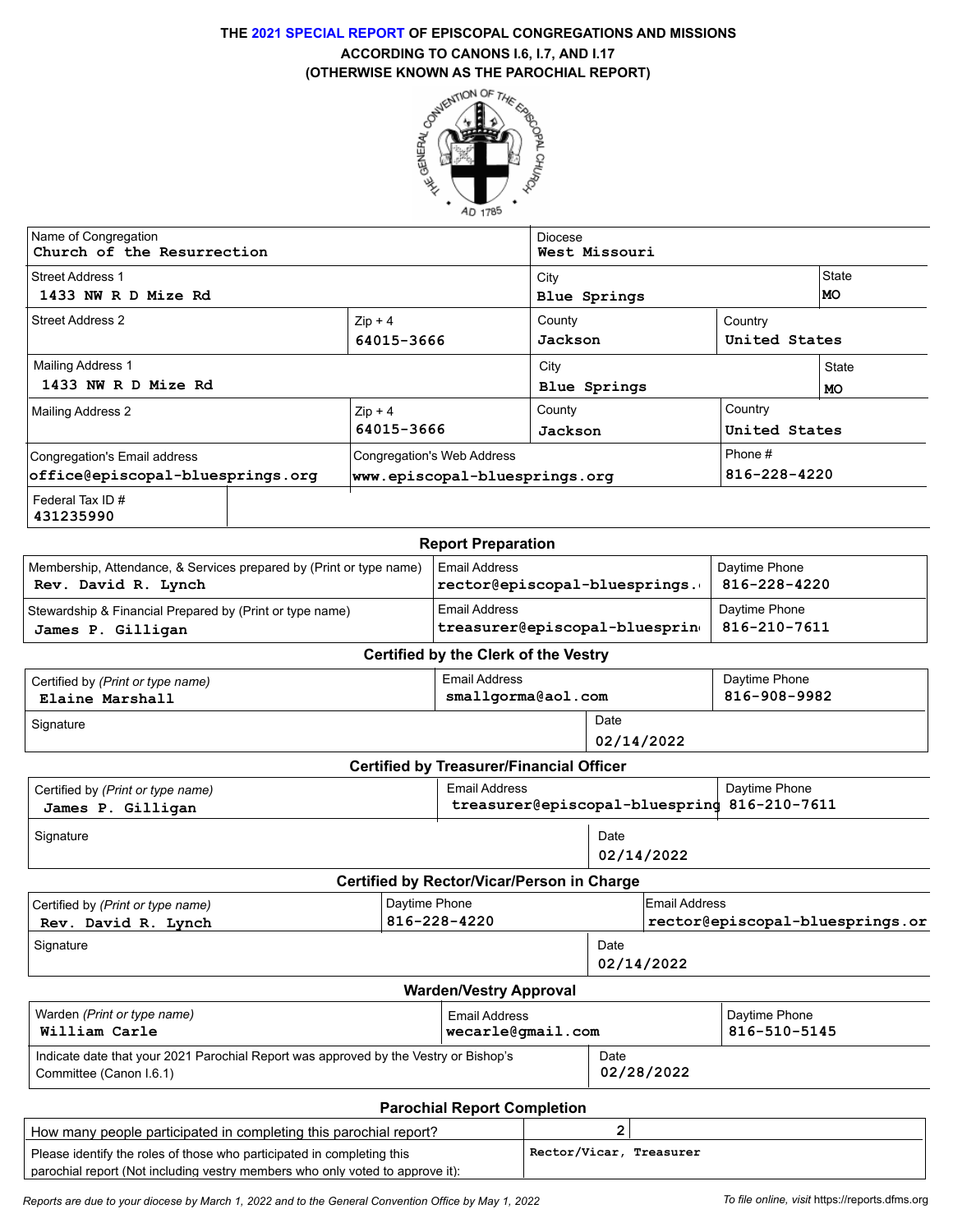| Church of the Resurrection                                  |                                                                                                                                                                                       | <b>Blue Springs</b>                                       | West Missouri                                |                    |
|-------------------------------------------------------------|---------------------------------------------------------------------------------------------------------------------------------------------------------------------------------------|-----------------------------------------------------------|----------------------------------------------|--------------------|
| Congregation                                                | City                                                                                                                                                                                  |                                                           | <b>Diocese</b>                               | Page 2             |
|                                                             | <b>Membership, Attendance and Services of the Reporting Congregation</b>                                                                                                              |                                                           |                                              |                    |
| <b>Using Last Year's Report:</b>                            | Using the 2020 Parochial Report, record the Number of Baptized Members Reported as of December 31,2020.                                                                               |                                                           |                                              |                    |
| <b>Active Baptized Members of</b>                           | (See your 2020 Parochial Report, Box M20)                                                                                                                                             | Members Reported Last Year = M20.                         |                                              | 135                |
| the Reporting Congregation<br><b>Reported Last Year</b>     |                                                                                                                                                                                       |                                                           |                                              |                    |
| Using the Register of Church Membership and Rites:          |                                                                                                                                                                                       |                                                           |                                              |                    |
| During the Report Year<br><b>Increases in Membership</b>    | 1. Increases during year: All members added to the baptized members section of your congregation's                                                                                    |                                                           |                                              |                    |
|                                                             | Membership Register during 2021 by: baptism, confirmation/reception, or transfer; and those persons restored<br>from inactive status, or not counted in last year's membership count. |                                                           |                                              |                    |
|                                                             |                                                                                                                                                                                       |                                                           | Total Increases = 1.                         | 6                  |
| Decreases in Membership                                     | 2. Decreases during year: All baptized members lost by death, transferred to another congregation,                                                                                    |                                                           |                                              |                    |
|                                                             | removed to inactive status in the Register of Church Membership and Rites, removed for other reasons, or not                                                                          |                                                           |                                              |                    |
|                                                             | removed from last year's membership count.                                                                                                                                            |                                                           | <b>Total Decreases = 2.</b>                  | 3                  |
| <b>Active Baptized Members of</b>                           | M21: Add the increases entered in Box 1 to Box M20. Then subtract the decreases entered in Box 2                                                                                      |                                                           |                                              |                    |
| the Reporting Congregation At<br>Year-End                   | for the total active membership as of December 31, 2021                                                                                                                               | Total Active Baptized Members (end of report year) = M21. |                                              | 138                |
|                                                             |                                                                                                                                                                                       |                                                           |                                              |                    |
| <b>Communicants in Good</b>                                 | Communicants in good standing: Baptized members of the reporting congregation, who "have received                                                                                     |                                                           |                                              |                    |
| <b>Standing of the Reporting</b>                            | Holy Communion at least three times during the preceding year" and are faithful "in corporate worship, <i>unless</i>                                                                  |                                                           |                                              |                    |
| Congregation<br><b>Adults</b>                               | for good cause prevented," and "in working, praying, and giving for the spread of the Kingdom of God."<br>3. Adult communicants in good standing (age 16 and over) =                  |                                                           | 3.                                           | 130                |
| Youth                                                       | 4. Youth communicants in good standing (under age 16) =                                                                                                                               |                                                           |                                              | 5                  |
|                                                             | 5. Total communicants in good standing $(3 + 4) =$                                                                                                                                    |                                                           | 5.                                           | 135                |
| <b>Others Active</b>                                        | 6. Others who are active whose baptisms are not recorded in the                                                                                                                       |                                                           |                                              |                    |
|                                                             | Parish Register, or in another Episcopal congregation.                                                                                                                                |                                                           | Others = $6.$                                | 2                  |
| <b>Using the Service Register:</b>                          |                                                                                                                                                                                       |                                                           |                                              |                    |
| <b>Average Sunday Attendance</b><br>for 2021                | 7. Sunday (& Saturday Evening) Attendance: Divide total attendance by the total number of                                                                                             |                                                           |                                              |                    |
|                                                             | Sundays when services were held.                                                                                                                                                      |                                                           |                                              |                    |
|                                                             | Total attendance                                                                                                                                                                      | 2,101                                                     | + Total # of Sundays when services were held | 52                 |
|                                                             |                                                                                                                                                                                       |                                                           | Average Sunday Attendance = 7.               | 40                 |
|                                                             | 8. Average Principal Worship Service Attendance on a Weekday (in                                                                                                                      |                                                           | 8.                                           |                    |
|                                                             | congregations without Sunday or Saturday evening services)                                                                                                                            |                                                           |                                              | 0                  |
| <b>Easter Attendance in 2021</b>                            | 9a. Total In-person Easter Sunday Attendance (including Easter Vigil):                                                                                                                |                                                           | 9a.                                          | 61                 |
|                                                             | 9b. Total In-person Christmas Eve and Christmas Day Attendance:                                                                                                                       |                                                           | 9b.                                          | 87                 |
| <b>Sacraments &amp; Services:</b>                           |                                                                                                                                                                                       |                                                           |                                              |                    |
|                                                             | Provide information for in-person and online separately.                                                                                                                              |                                                           | In-person                                    | Online             |
| <b>Number of Holy Eucharists</b>                            | 10. Total Sunday & Saturday Evening Eucharists                                                                                                                                        |                                                           | 0<br>(10)                                    | 100                |
| <b>Celebrated During 2021</b>                               | 11. Total Weekday Eucharists                                                                                                                                                          |                                                           | $\Omega$<br>$(11)$ $_{-}$                    | 5                  |
|                                                             | 12. Total Private Eucharists                                                                                                                                                          |                                                           | 0<br>(12)<br>$\mathbf 0$                     | 65<br>0            |
| Daily Offices and Other<br><b>Services Held During 2021</b> | 13. Daily Offices Held on Sunday                                                                                                                                                      |                                                           | (13)<br>0                                    | 260                |
|                                                             | 14. Daily Offices Held on Weekdays                                                                                                                                                    |                                                           | (14)<br>$\Omega$                             | 0                  |
|                                                             | 15. Marriages conducted in 2021<br>16. Burials conducted in 2021                                                                                                                      |                                                           | (15)<br>$\Omega$                             | 6                  |
| Using the Register of Church Membership and Rites:          |                                                                                                                                                                                       |                                                           | (16)                                         |                    |
| Baptisms in 2021                                            | 17. Baptisms 16 years and older                                                                                                                                                       |                                                           | 0                                            |                    |
|                                                             | 18. Baptisms under 16 years of age                                                                                                                                                    |                                                           | (17)<br>0<br>(18)                            |                    |
| <b>Confirmations in 2021</b>                                | 19. Confirmations 16 years and older                                                                                                                                                  |                                                           | (19)<br>0                                    |                    |
|                                                             | 20. Confirmations under 16 years of age                                                                                                                                               |                                                           | 0<br>(20)                                    |                    |
| Received in 2021                                            | 21. Received by a bishop                                                                                                                                                              |                                                           | 0<br>(21)                                    |                    |
| <b>Education:</b>                                           |                                                                                                                                                                                       |                                                           |                                              |                    |
| <b>Children and Youth</b>                                   | 22. Total Church School Students Enrolled                                                                                                                                             |                                                           | (22)<br>n/a                                  |                    |
| <b>Adult Education</b>                                      | 23. Regular Sunday or weekday adult education programs held?                                                                                                                          |                                                           | <b>Yes</b>                                   | $\mathbf{x}$<br>No |
|                                                             |                                                                                                                                                                                       |                                                           |                                              |                    |

*Reports are due to your diocese by March 1, 2022 and to the General Convention Office by May 1, 2022 To file online, visit* https://reports.dfms.org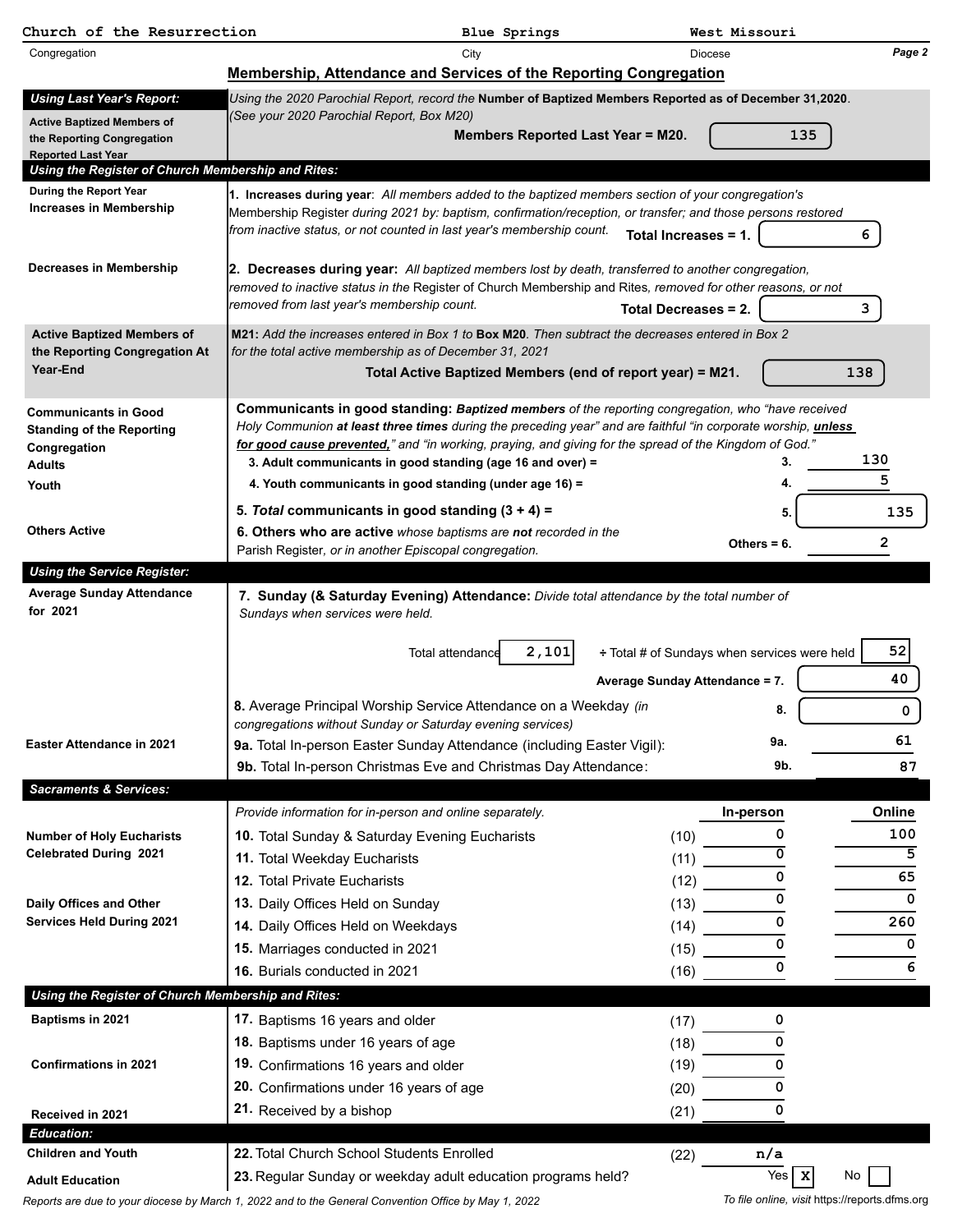| Church of the Resurrection                |              |                                                                                                                                                                                          | Blue Springs       |                             | West Missouri             |                        |                    |
|-------------------------------------------|--------------|------------------------------------------------------------------------------------------------------------------------------------------------------------------------------------------|--------------------|-----------------------------|---------------------------|------------------------|--------------------|
| Congregation                              |              |                                                                                                                                                                                          | City               |                             | <b>Diocese</b>            |                        | Page 3             |
|                                           |              | 24a. Number of adults engaged in religious education or spiritual formation                                                                                                              |                    |                             |                           |                        | 40                 |
|                                           |              | 24b. Number of children and youth engaged in religious education or spiritual formation                                                                                                  |                    |                             |                           |                        | 0                  |
|                                           |              | 24c. What was the impact, if any, of the pandemic on participation of children, youth and adults in religious educa<br>or spiritual formation?                                           |                    |                             |                           |                        |                    |
|                                           | Select one   | $X$ Significantly less                                                                                                                                                                   | Less               | About the same              | Slightly more             |                        | Significantly more |
|                                           |              | 24d. How were religious education or spiritual formation programs held?                                                                                                                  |                    |                             |                           |                        |                    |
|                                           |              | In-person                                                                                                                                                                                | Online             | $\mathbf{x}$<br><b>Both</b> |                           |                        |                    |
| Circle all that apply                     |              | 25. English                                                                                                                                                                              |                    |                             |                           |                        |                    |
|                                           |              | 26. Other (please list)                                                                                                                                                                  |                    |                             |                           |                        |                    |
| 2021 worship during the Pandemic:         |              |                                                                                                                                                                                          |                    |                             |                           |                        |                    |
| 1.                                        |              | In what ways has your community worshipped this year? (Check all that apply)                                                                                                             |                    |                             |                           |                        |                    |
|                                           | $\mathbf{x}$ | In-Person Indoors<br>$\mathbf{x}$                                                                                                                                                        | In-Person Outdoors | x  <br>Online               | $\vert x \vert$<br>Hybrid |                        |                    |
| 2.                                        |              | Do you track online participants/viewers?                                                                                                                                                |                    |                             |                           | $\vert x \vert$<br>Yes | No                 |
|                                           |              | 2a. If you answered yes, how do you count online participation/viewers?                                                                                                                  |                    |                             |                           |                        |                    |
|                                           |              | (examples: Number of devices, unique views, a formula to calculate number of viewers per device)<br>Broadcasts that show comments and online longer than 30 seconds                      |                    |                             |                           |                        |                    |
|                                           |              |                                                                                                                                                                                          |                    |                             |                           |                        |                    |
|                                           |              | 2b. Optional: If you have online numbers for worship, what is your average weekly online                                                                                                 |                    |                             |                           |                        | 10                 |
|                                           |              | worship participation?                                                                                                                                                                   |                    |                             |                           |                        |                    |
| 3.                                        |              | What COVID safety measures, if any, were used for attending in-person worship?                                                                                                           |                    |                             |                           |                        |                    |
|                                           |              | (masks, vaccination requirement, etc.)                                                                                                                                                   |                    |                             |                           |                        |                    |
|                                           |              | Masks, social distancing, enhanced cleaning procedures, written and<br>published guidelines                                                                                              |                    |                             |                           |                        |                    |
|                                           |              |                                                                                                                                                                                          |                    |                             |                           |                        |                    |
| 4.                                        |              | What were the source of COVID safety measures taken? Check all that apply:<br>CDC; Church Committee; County; Diocese/Bishop; State                                                       |                    |                             |                           |                        |                    |
|                                           |              |                                                                                                                                                                                          |                    |                             |                           |                        |                    |
| <b>Racial Justice and Reconciliation:</b> |              |                                                                                                                                                                                          |                    |                             |                           |                        |                    |
|                                           |              | 5. We invite you to tell stories of how you have spent the last year naming, addressing, and dismantling the injustices of<br>racism in yourselves, congregations, and your communities. |                    |                             |                           |                        |                    |
|                                           |              | Make diocesan information available to all parishioners through the diocesan                                                                                                             |                    |                             |                           |                        |                    |
|                                           |              | web page, newsletters, facebook postings, shared documents, attendance at<br>specific events focusing multi-cultural events, specific attendance to                                      |                    |                             |                           |                        |                    |
|                                           |              | diocesan anti-race programs, seminars, and studies                                                                                                                                       |                    |                             |                           |                        |                    |
|                                           |              |                                                                                                                                                                                          |                    |                             |                           |                        |                    |
|                                           |              |                                                                                                                                                                                          |                    |                             |                           |                        |                    |
|                                           |              |                                                                                                                                                                                          |                    |                             |                           |                        |                    |
|                                           |              |                                                                                                                                                                                          |                    |                             |                           |                        |                    |
|                                           |              |                                                                                                                                                                                          |                    |                             |                           |                        |                    |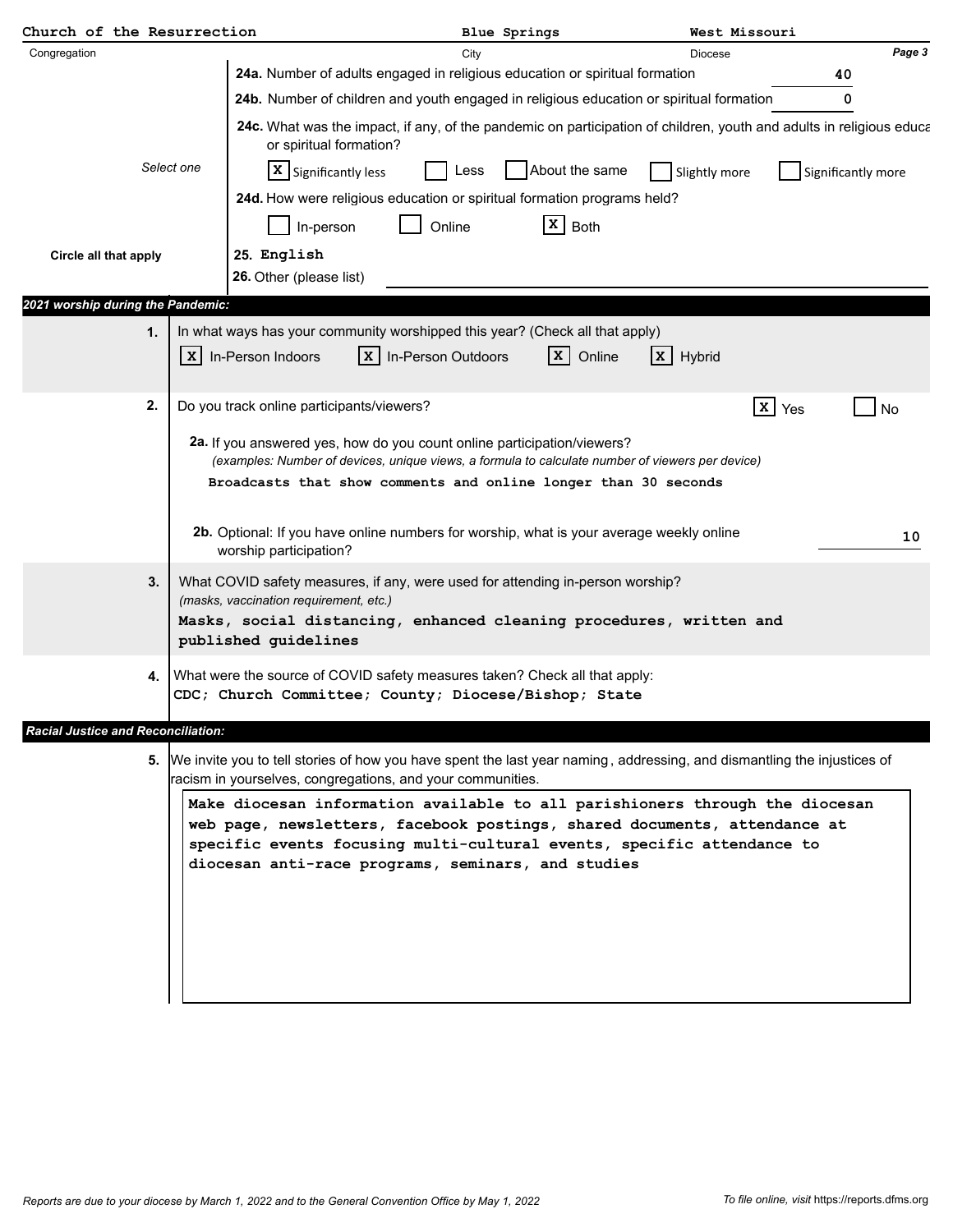| Church of the Resurrection                                           |                 | <b>Blue Springs</b>                                                                                                                               | West Missouri                    |          |
|----------------------------------------------------------------------|-----------------|---------------------------------------------------------------------------------------------------------------------------------------------------|----------------------------------|----------|
| Congregation                                                         |                 | City                                                                                                                                              | <b>Diocese</b>                   | Page 4   |
|                                                                      |                 | Stewardship and Financial Information of the Reporting Congregation                                                                               |                                  |          |
| <b>Giving Information for 2021:</b>                                  |                 |                                                                                                                                                   |                                  |          |
|                                                                      |                 | Reporting currency: US Dollar (United States)                                                                                                     |                                  |          |
| <b>Number of Pledges</b>                                             | 1.              | Number of signed pledge cards for 2021-report year                                                                                                | (1)                              | 45       |
| <b>Total \$ Pledged</b><br>Report of Revenues and Expenses for 2021: | 2.1             | Total dollar amount pledges for 2021-report year                                                                                                  | (2)                              | 153, 136 |
|                                                                      |                 |                                                                                                                                                   |                                  |          |
| <b>Operating Revenues</b>                                            | 3.              | Plate offerings, pledge payments & regular support                                                                                                | (3)                              | 208,359  |
|                                                                      | 4. I            | Money from investments used for operations in 2021                                                                                                | (4)                              | 1,473    |
|                                                                      | 5. I            | Other operating income, including unrestricted gifts & restricted gifts<br>used for operations, & contributions from congregation's organizations | (5)                              | 2,385    |
|                                                                      |                 | . Include your Paycheck Protection Program (PPP) loan in line 5 only if it has been converted to a grant.                                         |                                  |          |
|                                                                      |                 | • Enter the amount of your PPP loan on the next page (line 22) whether or not it was converted.<br>Unrestricted bequests used for operations      | (6)                              | 0        |
|                                                                      | 6.              |                                                                                                                                                   |                                  |          |
|                                                                      |                 | Subtotal Normal Operating Income $(3 + 4 + 5 + 6) = A$                                                                                            |                                  | 212,217  |
|                                                                      | 7. I            | Assistance from diocese for operating budget                                                                                                      | (7)                              | 0        |
|                                                                      |                 | Total Operating Revenues $(A + 7) = B$                                                                                                            |                                  | 212,217  |
| <b>Non-Operating Revenues</b>                                        | 8.              | Funds received for capital projects                                                                                                               | (8)                              | 123,013  |
|                                                                      | 9.              | Additions to endowment, & other investment funds                                                                                                  | (9)                              | 1,597    |
|                                                                      | 10.1            | Contributions & grants for congregation based outreach & mission<br>programs                                                                      | (10)                             | 2,780    |
|                                                                      | 11. l           | Funds for transmittal to other organizations                                                                                                      | (11)                             | 1,225    |
|                                                                      |                 | Subtotal Non-Operating Revenues $(8 + 9 + 10 + 11) = C$                                                                                           |                                  | 128,615  |
|                                                                      |                 |                                                                                                                                                   |                                  |          |
|                                                                      |                 |                                                                                                                                                   | Total All Revenues $(B + C) = D$ | 340,832  |
| <b>Operating Expenses</b>                                            | 12 <sub>1</sub> | To diocese for assessment, apportionment, or fair share                                                                                           | (12)                             | 21,267   |
|                                                                      | 13.             | Outreach from operating budget                                                                                                                    | (13)                             | 0        |
|                                                                      | 14.             | All other operating expenses                                                                                                                      | (14)                             | 148,461  |
|                                                                      |                 | Subtotal Operating Expenses $(12 + 13 + 14) = E$                                                                                                  |                                  | 169,728  |
| <b>Non-Operating Expenses</b>                                        | 15.             | Major improvements & capital expenditures                                                                                                         | (15)                             | 1,080    |
|                                                                      | 16.             | Expense for congregation's outreach & mission                                                                                                     | (16)                             | 1,880    |
|                                                                      | 17              | Funds contributed to Episcopal seminaries                                                                                                         | (17)                             | 0        |
|                                                                      | 18.             | Funds transmitted to other organizations                                                                                                          | (18)                             | 1,345    |
|                                                                      |                 | Subtotal Non-Operating Expenses (15 + 16 + 17 + 18) = F                                                                                           |                                  | 4,305    |
|                                                                      |                 | Total All Expenses $(E + F) = G$                                                                                                                  |                                  | 174,033  |
| At Year-End:                                                         |                 |                                                                                                                                                   |                                  |          |
| As of December 31, 2021                                              | 19.             | Total cash in all checking & savings accounts                                                                                                     | (19)                             | 260,905  |
|                                                                      | 20              | Total investment at market value (not including cash reported in line 19)                                                                         | (20)                             | 136,029  |
|                                                                      |                 |                                                                                                                                                   |                                  |          |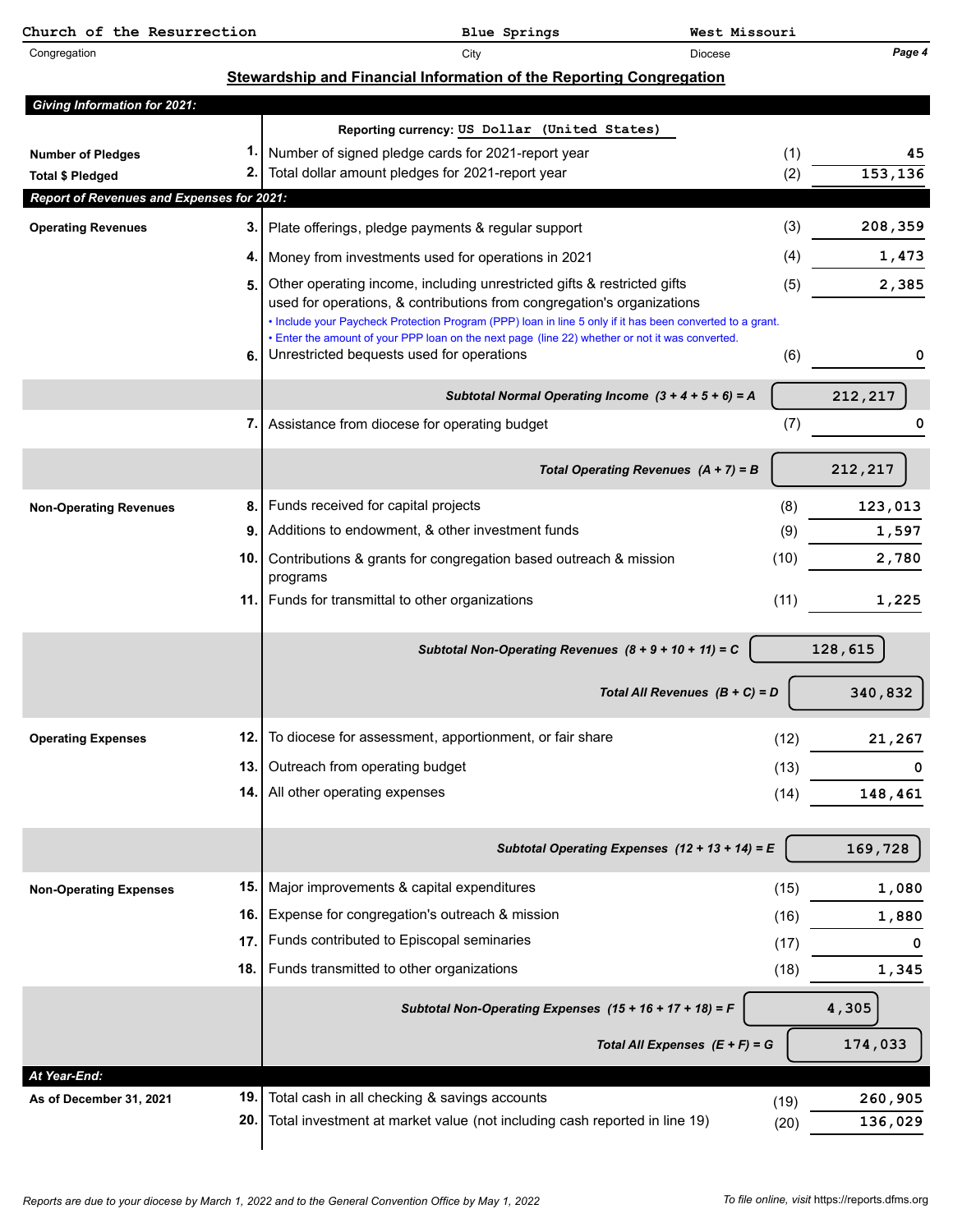| Church of the Resurrection   |                  |                                                                                                                                                                                                                                                                                                                                                                                                                                                                                                                                                                                                                                                                                                                                                                                                                                                                                                                                                                                                                                                                                                                                                                                                                                                                                                                                                                                                                           | <b>Blue Springs</b>  | West Missouri                                   |                      |                         |
|------------------------------|------------------|---------------------------------------------------------------------------------------------------------------------------------------------------------------------------------------------------------------------------------------------------------------------------------------------------------------------------------------------------------------------------------------------------------------------------------------------------------------------------------------------------------------------------------------------------------------------------------------------------------------------------------------------------------------------------------------------------------------------------------------------------------------------------------------------------------------------------------------------------------------------------------------------------------------------------------------------------------------------------------------------------------------------------------------------------------------------------------------------------------------------------------------------------------------------------------------------------------------------------------------------------------------------------------------------------------------------------------------------------------------------------------------------------------------------------|----------------------|-------------------------------------------------|----------------------|-------------------------|
| Congregation                 |                  |                                                                                                                                                                                                                                                                                                                                                                                                                                                                                                                                                                                                                                                                                                                                                                                                                                                                                                                                                                                                                                                                                                                                                                                                                                                                                                                                                                                                                           | City                 | <b>Diocese</b>                                  |                      | Page 5                  |
|                              |                  |                                                                                                                                                                                                                                                                                                                                                                                                                                                                                                                                                                                                                                                                                                                                                                                                                                                                                                                                                                                                                                                                                                                                                                                                                                                                                                                                                                                                                           |                      |                                                 |                      |                         |
| <b>Information for 2021:</b> |                  |                                                                                                                                                                                                                                                                                                                                                                                                                                                                                                                                                                                                                                                                                                                                                                                                                                                                                                                                                                                                                                                                                                                                                                                                                                                                                                                                                                                                                           |                      |                                                 |                      |                         |
|                              | 21.              |                                                                                                                                                                                                                                                                                                                                                                                                                                                                                                                                                                                                                                                                                                                                                                                                                                                                                                                                                                                                                                                                                                                                                                                                                                                                                                                                                                                                                           |                      |                                                 | Yes                  | No                      |
|                              |                  | Continuing Stewardship and Financial Information of the Reporting Congregation<br>If your congregation received a Paycheck Protection Program loan in 2020, was the loan<br>forgiven in 2021?<br>Did your congregation qualify and apply for a second round Paycheck Protection Program<br>(CARES Act) loan for 2021?<br>Did your congregation receive a Paycheck Protection Program loan for 2021?<br>Has the 2021 loan been forgiven?<br>Yes<br>No<br>Please provide an estimate of additional expenses your congregation incurred in 2021 due to<br>the pandemic (equipment for broadcasting services, Zoom and other subscriptions, personal<br>protective equipment, sanitizing supplies, additional liturgical expenses, etc.).<br>If you have an endowment or reserve funds, how did usage of those funds in 2021 change compared to 2020?<br>Increased<br>Decreased<br>If you take an endowment draw, what was the percentage draw for 2021?<br>How significant was the actual negative impact of the pandemic on your congregation's finances for 2021,<br>compared to the answer you provided last year (item 27, page 5)?<br>Very<br>Somewhat<br>significant<br>significant<br>How significant is the negative impact of the pandemic on your congregation's finances for 2022?<br>Very<br>Somewhat<br>significant<br>significant<br>Does the congregation have any outstanding debt?<br>What is the debt for? |                      | If yes, how much was forgiven?                  |                      | 0                       |
|                              | 22.              |                                                                                                                                                                                                                                                                                                                                                                                                                                                                                                                                                                                                                                                                                                                                                                                                                                                                                                                                                                                                                                                                                                                                                                                                                                                                                                                                                                                                                           |                      |                                                 | Yes                  | $\mathbf{x}$<br>No      |
|                              | 23.              |                                                                                                                                                                                                                                                                                                                                                                                                                                                                                                                                                                                                                                                                                                                                                                                                                                                                                                                                                                                                                                                                                                                                                                                                                                                                                                                                                                                                                           |                      |                                                 | Yes                  | $\mathbf{x}$<br>No      |
|                              |                  |                                                                                                                                                                                                                                                                                                                                                                                                                                                                                                                                                                                                                                                                                                                                                                                                                                                                                                                                                                                                                                                                                                                                                                                                                                                                                                                                                                                                                           |                      | If yes, how much did your congregation receive? |                      | 0                       |
|                              | 24.              |                                                                                                                                                                                                                                                                                                                                                                                                                                                                                                                                                                                                                                                                                                                                                                                                                                                                                                                                                                                                                                                                                                                                                                                                                                                                                                                                                                                                                           | In process           | If yes, how much was forgiven?                  | Have not applied yet | 0                       |
|                              | 25.              |                                                                                                                                                                                                                                                                                                                                                                                                                                                                                                                                                                                                                                                                                                                                                                                                                                                                                                                                                                                                                                                                                                                                                                                                                                                                                                                                                                                                                           |                      |                                                 |                      | 400                     |
|                              | 26.              |                                                                                                                                                                                                                                                                                                                                                                                                                                                                                                                                                                                                                                                                                                                                                                                                                                                                                                                                                                                                                                                                                                                                                                                                                                                                                                                                                                                                                           | $\vert x \vert$ Same |                                                 |                      |                         |
|                              | 27.              |                                                                                                                                                                                                                                                                                                                                                                                                                                                                                                                                                                                                                                                                                                                                                                                                                                                                                                                                                                                                                                                                                                                                                                                                                                                                                                                                                                                                                           |                      |                                                 |                      | 0.00                    |
|                              | 28.<br>Comments: |                                                                                                                                                                                                                                                                                                                                                                                                                                                                                                                                                                                                                                                                                                                                                                                                                                                                                                                                                                                                                                                                                                                                                                                                                                                                                                                                                                                                                           | Neutral              | Somewhat<br>insignificant                       | Very<br>x            | insignificant           |
|                              | 29.              |                                                                                                                                                                                                                                                                                                                                                                                                                                                                                                                                                                                                                                                                                                                                                                                                                                                                                                                                                                                                                                                                                                                                                                                                                                                                                                                                                                                                                           |                      |                                                 |                      |                         |
|                              | Comments:        |                                                                                                                                                                                                                                                                                                                                                                                                                                                                                                                                                                                                                                                                                                                                                                                                                                                                                                                                                                                                                                                                                                                                                                                                                                                                                                                                                                                                                           | Neutral              | Somewhat<br>insignificant                       | Very<br>X            | insignificant           |
|                              | 30.              |                                                                                                                                                                                                                                                                                                                                                                                                                                                                                                                                                                                                                                                                                                                                                                                                                                                                                                                                                                                                                                                                                                                                                                                                                                                                                                                                                                                                                           |                      |                                                 | Yes                  | $\boxed{\mathbf{x}}$ No |
|                              |                  |                                                                                                                                                                                                                                                                                                                                                                                                                                                                                                                                                                                                                                                                                                                                                                                                                                                                                                                                                                                                                                                                                                                                                                                                                                                                                                                                                                                                                           |                      | If yes, how much?                               |                      | $\mathbf 0$             |
|                              |                  |                                                                                                                                                                                                                                                                                                                                                                                                                                                                                                                                                                                                                                                                                                                                                                                                                                                                                                                                                                                                                                                                                                                                                                                                                                                                                                                                                                                                                           |                      |                                                 |                      |                         |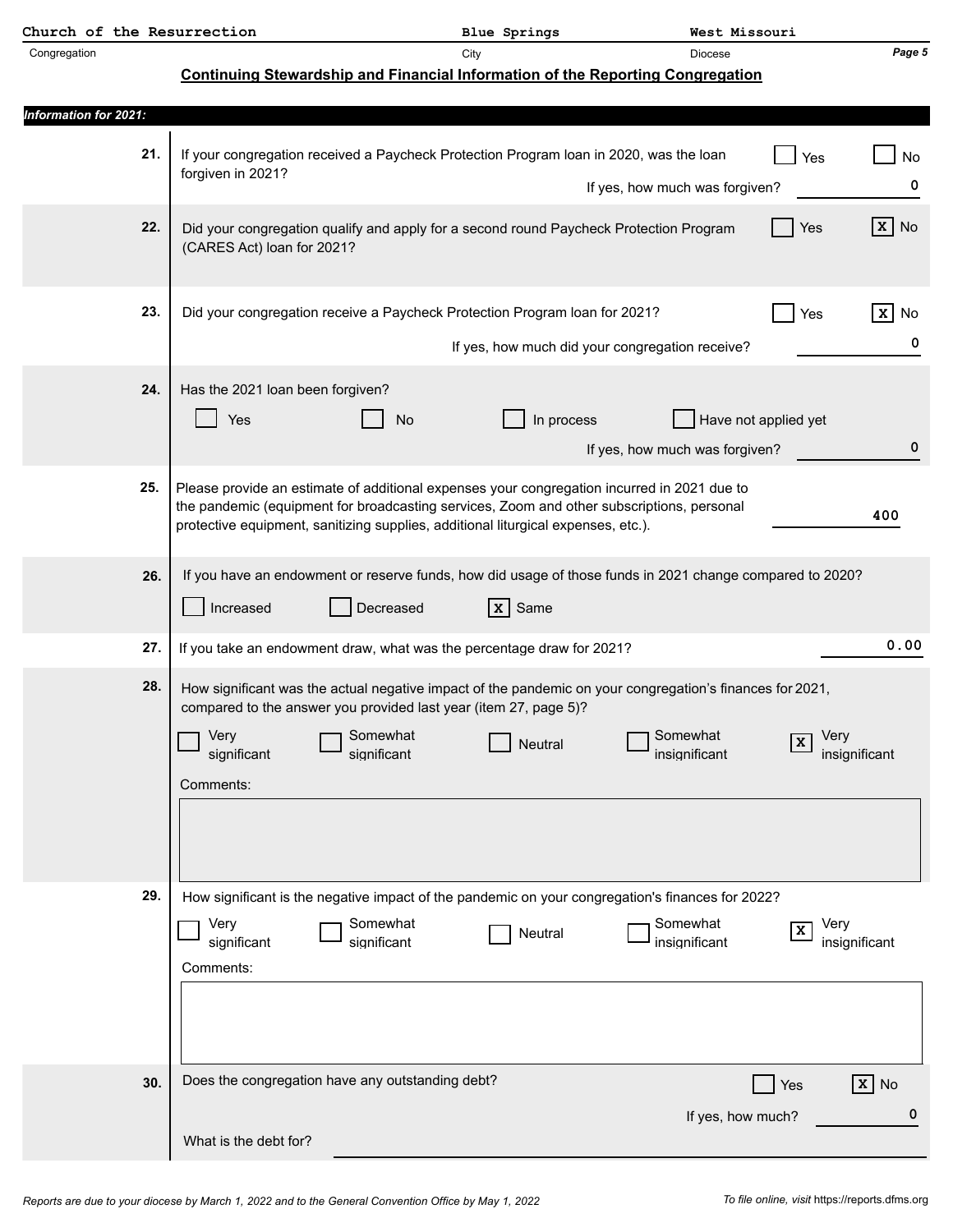|              | Church of the Resurrection                                                                                                                                                                                                                                                                                                                      | <b>Blue Springs</b>        | West Missouri  |        |
|--------------|-------------------------------------------------------------------------------------------------------------------------------------------------------------------------------------------------------------------------------------------------------------------------------------------------------------------------------------------------|----------------------------|----------------|--------|
| Congregation |                                                                                                                                                                                                                                                                                                                                                 | City                       | <b>Diocese</b> | Page 6 |
|              |                                                                                                                                                                                                                                                                                                                                                 | <b>Narrative Questions</b> |                |        |
|              | Clergy, Vestry and Staff are encouraged to participate in answering these guestions.                                                                                                                                                                                                                                                            |                            |                |        |
| 1.           | Looking toward the future, what changes do you hope to see in your faith community? What does your community need<br>in order to bring about these changes?                                                                                                                                                                                     |                            |                |        |
|              | Living into a new "normal" and being receptive to change. Embracing new and<br>different forms how to worship, provide worship and be church.<br>Our community needs a willingness to welcome change and live into it. A<br>willingness to realize and practice different things that identify with the<br>spirituality in this different time. |                            |                |        |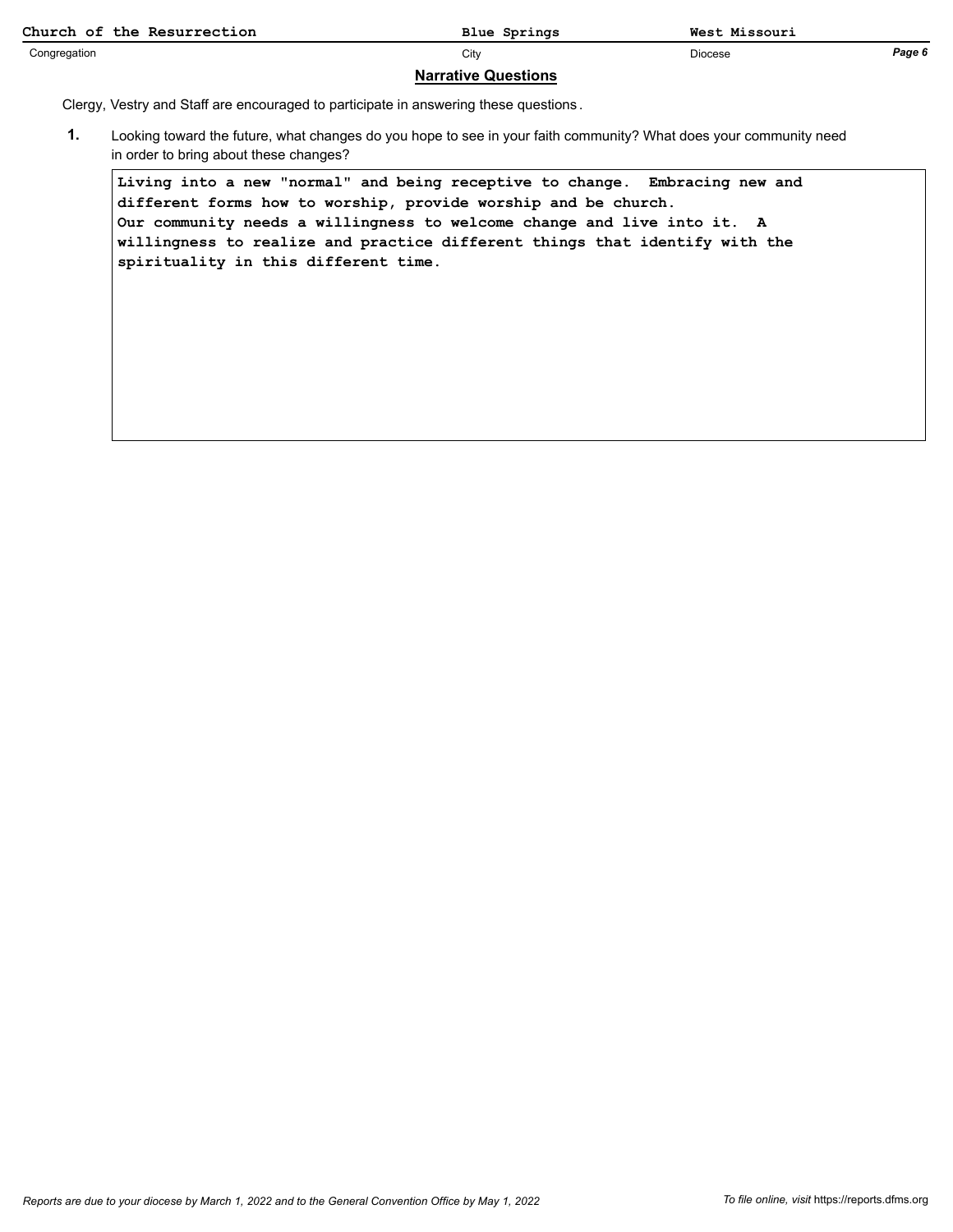| Church of the Resurrection                                                                                                                                                                                                                                                                   | <b>Blue Springs</b>                  | West Missouri                               |        |
|----------------------------------------------------------------------------------------------------------------------------------------------------------------------------------------------------------------------------------------------------------------------------------------------|--------------------------------------|---------------------------------------------|--------|
| Congregation                                                                                                                                                                                                                                                                                 | City                                 | <b>Diocese</b>                              | Page 7 |
| <b>Priest(s) Serving this Congregation</b>                                                                                                                                                                                                                                                   |                                      |                                             |        |
| Last name of Rector, Vicar, Dean, Priest-in-charge or interim<br>1. Lynch                                                                                                                                                                                                                    | <b>First Name</b><br>David           | Middle Name<br>Ross                         |        |
| Title of position                                                                                                                                                                                                                                                                            | Year Ordained                        | Diocese of canonical residence              |        |
| Rector                                                                                                                                                                                                                                                                                       | 2012                                 | West Missouri                               |        |
| Employment status at this congregation:                                                                                                                                                                                                                                                      | Year called to this                  | <b>Church Pension Status</b>                |        |
| $\mathbf{x}$ Full time<br>Part time<br>Non-stipendiary                                                                                                                                                                                                                                       | congregation:<br>2016                | Retiree<br>$\mathbf x$ Active<br>Non-active |        |
| Last name of associate priest, assisting priest or curate                                                                                                                                                                                                                                    | <b>First Name</b>                    | Middle Name                                 |        |
| Title of position                                                                                                                                                                                                                                                                            | Year Ordained                        | Diocese of canonical residence              |        |
| Employment status at this congregation:                                                                                                                                                                                                                                                      | Year called to this                  | <b>Church Pension Status</b>                |        |
| Full time<br>Part time<br>Non-stipendiary                                                                                                                                                                                                                                                    | congregation:                        | Retiree<br>Active<br>Non-active             |        |
| Last name of associate, assisting or other priest                                                                                                                                                                                                                                            | <b>First Name</b>                    | Middle Name                                 |        |
| Title of position                                                                                                                                                                                                                                                                            | Year Ordained                        | Diocese of canonical residence              |        |
| Employment status at this congregation:                                                                                                                                                                                                                                                      | Year called to this<br>congregation: | <b>Church Pension Status</b>                |        |
| Full time<br>Non-stipendiary<br>Part time                                                                                                                                                                                                                                                    |                                      | Retiree<br>Active<br>Non-active             |        |
| Last name of associate, assisting or other priest                                                                                                                                                                                                                                            | <b>First Name</b>                    | Middle Name                                 |        |
| Title of position                                                                                                                                                                                                                                                                            | Year Ordained                        | Diocese of canonical residence              |        |
| Employment status at this congregation:                                                                                                                                                                                                                                                      | Year called to this                  | <b>Church Pension Status</b>                |        |
| Full time<br>Non-stipendiary<br>Part time                                                                                                                                                                                                                                                    | congregation:                        | Active<br>Retiree<br>Non-active             |        |
| If you have more than 4 priests who serve this congregation on a regular basis, complete this form online (where additional blanks<br>will be generated) or attach a page to this paper form.<br>If you have no priest at present, who leads Sunday worship services? (check all that apply) |                                      |                                             |        |
| Deacon Lay Leader<br>Supply priest                                                                                                                                                                                                                                                           | Other                                |                                             |        |
| A long-term supply priest:                                                                                                                                                                                                                                                                   |                                      | (Give full name of long-term supply)        |        |
| Deacon(s) Serving this Congregation                                                                                                                                                                                                                                                          |                                      |                                             |        |
| Last name of Deacon                                                                                                                                                                                                                                                                          | <b>First Name</b>                    | Middle Name                                 |        |
| Deacon (Vocational)<br><b>Transitional Deacon</b>                                                                                                                                                                                                                                            | Year Ordained                        |                                             | $^{+}$ |
| Last name of Deacon                                                                                                                                                                                                                                                                          | <b>First Name</b>                    | Middle Name                                 |        |
| Deacon (Vocational)<br><b>Transitional Deacon</b>                                                                                                                                                                                                                                            | Year Ordained                        |                                             | $^+$   |
| Name(s) of other congregation(s) currently served by these priests (if any)                                                                                                                                                                                                                  |                                      |                                             |        |
|                                                                                                                                                                                                                                                                                              |                                      |                                             |        |
| <b>Explanation of Unique or Unusual Clergy Situation:</b>                                                                                                                                                                                                                                    |                                      |                                             |        |
|                                                                                                                                                                                                                                                                                              |                                      |                                             |        |